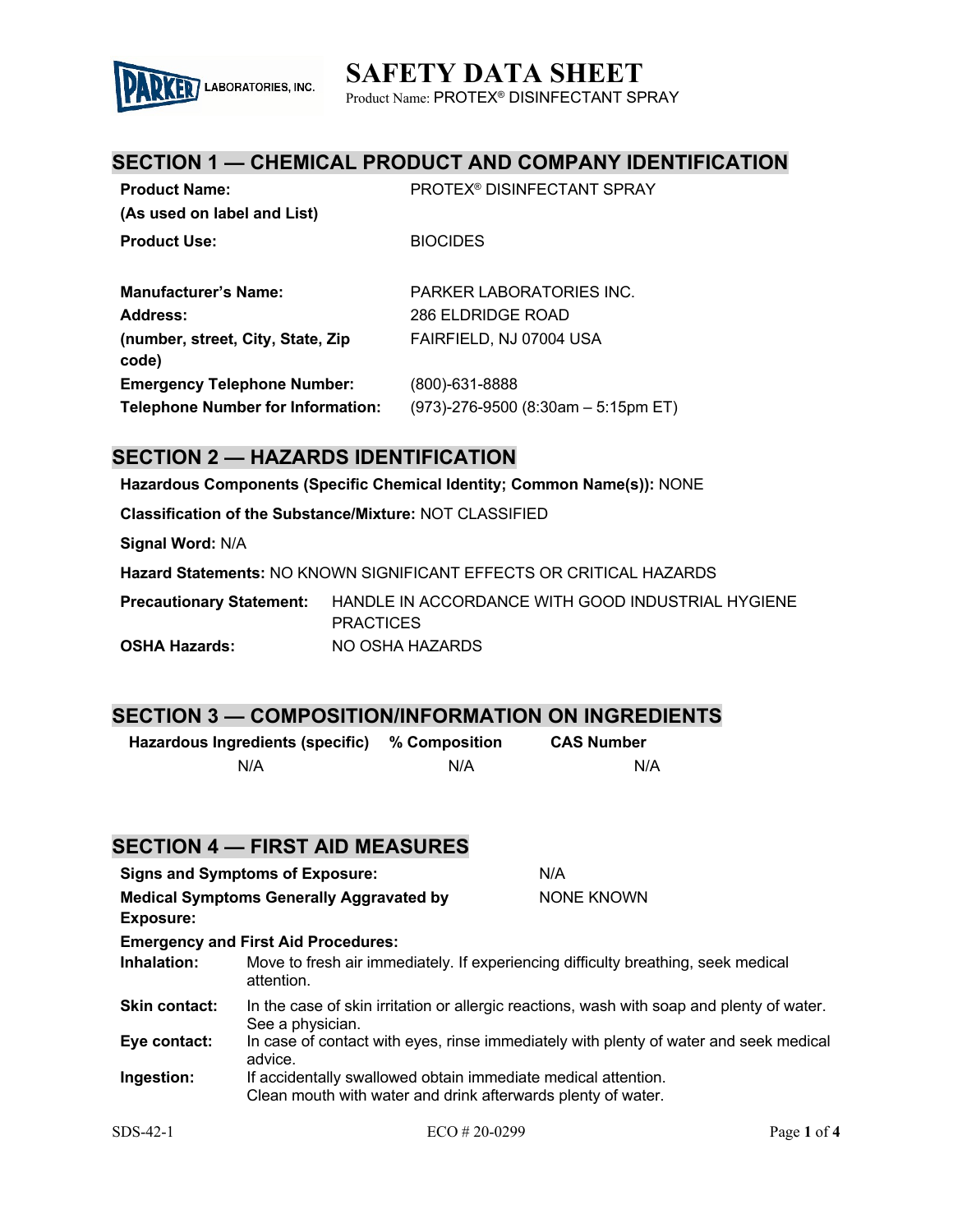

**SAFETY DATA SHEET** Product Name: PROTEX® DISINFECTANT SPRAY

Do not induce vomiting without medical advice. Never give anything by mouth to an unconscious person.

## **SECTION 5 — FIRE FIGHTING MEASURES**

**Flash Point(Method Used):** >199.9 °F **Flammable Limits**: N/A **LEL**: N/A **UEL**: N/A

**Extinguishing Media:** DRY POWDER, WATER SPRAY, FOAM. USE WATER SPRAY TO COOL UNOPENED CONTAINERS

**Special Fire Fighting Procedures:** NONE

**Unusual Fire and Explosion Hazards:** HEATING OR FIRE CAN RELEASE TOXIC GAS **Protective Equipment and Precautions for Firefighters:** WEAR A SELF-CONTAINED BREATHING APPARATUS AND FULL PROTECTIVE GEAR.

### **SECTION 6— ACCIDENTAL RELEASE MEASURES**

| <b>Leak and Spill Procedures:</b> | SWEEP UP OR VACUUM UP SPILLAGE AND COLLECT IN |
|-----------------------------------|-----------------------------------------------|
|                                   | SUITABLE CONTAINER FOR DISPOSAL.              |
| <b>Personal Precautions:</b>      | USE RESPIRATOR WHEN PERFORMING OPERATIONS     |
|                                   | INVOLVING POTENTIAL EXPOSURE TO VAPOR OF THE  |
|                                   | <b>PRODUCT</b>                                |
| <b>Environmental</b>              | PREVENT PRODUCT FROM ENTERING DRAINS          |
| <b>Precautions:</b>               |                                               |

## **SECTION 7— HANDLING AND STORAGE**

| Handling procedures and      | PROVIDE SUFFICIENT AIR EXCHANGE AND/OR               |  |
|------------------------------|------------------------------------------------------|--|
| Equipment:                   | EXHAUST IN WORK ROOMS.                               |  |
| <b>Storage requirements:</b> | KEEP CONTAINER TIGHTLY CLOSED AWAY FROM FOOD, DRINKS |  |
|                              | AND ANIMAL FEEDING STUFF. STORAGE TEMPERATURE <60°C  |  |

### **SECTION 8— EXPOSURE CONTROL/PERSONAL PROTECTION**

| <b>Exposure Limits:</b>                                                         | $\Box$ ACGIH TLV |               | $\square$ OSHA PEL                                       | $\Box$ Other (Specify)                                                                                                                                     |  |
|---------------------------------------------------------------------------------|------------------|---------------|----------------------------------------------------------|------------------------------------------------------------------------------------------------------------------------------------------------------------|--|
| <b>Specific Engineering Controls (such as</b><br>ventilation, enclosed process) |                  |               | <b>ENSURE ADEQUATE VENTILATION</b>                       |                                                                                                                                                            |  |
| <b>Personal Protective Equipment:</b><br><b>⊠</b> Gloves 図Eye □ Clothing        |                  |               | $\Box$ Footwear $\Box$ Respirator $\Box$ Other (specify) |                                                                                                                                                            |  |
| If Checked, please specify type:                                                |                  | <b>GLOVES</b> |                                                          | HAND PROTECTION NOT REQUIRED WHEN USED AS DIRECTED,<br>AVOID EYE CONTACT. EMERGENCY RESPONDERS SHOULD<br>WEAR TIGHT FITTING SAFETY GOGGLES AND IMPERMEABLE |  |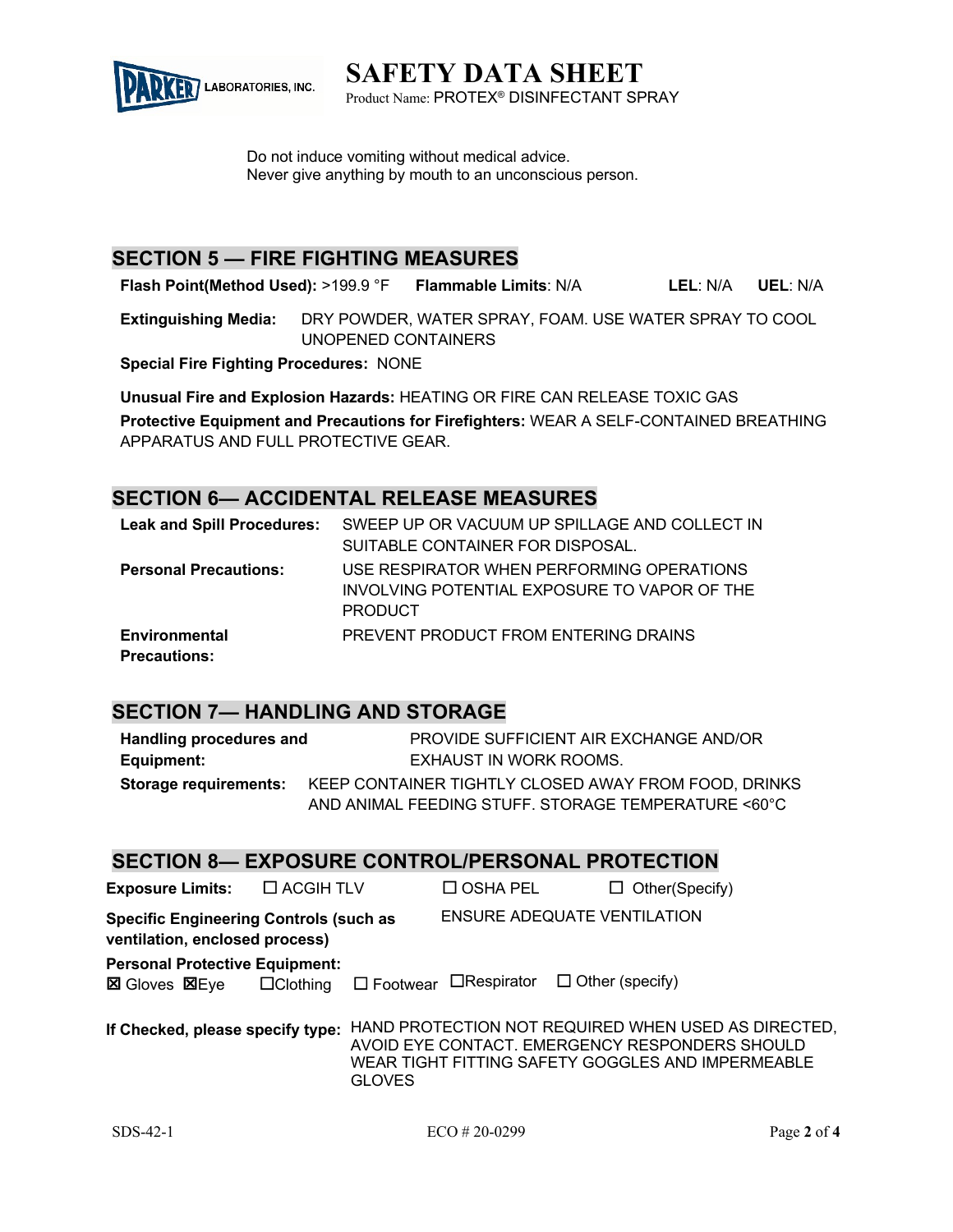

**SAFETY DATA SHEET** Product Name: PROTEX® DISINFECTANT SPRAY

# **SECTION 9— PHYSICAL AND CHEMICAL PROPERTIES**

| <b>Physical State(Appearance):</b>    | <b>Clear Liquid</b> |
|---------------------------------------|---------------------|
| <b>Color:</b>                         | <b>Blue Tint</b>    |
| <b>Odor:</b>                          | Mild Lemon          |
| Specific Gravity(H <sub>2</sub> O=1): | N/D                 |
| pH:                                   | $10.0 - 12.0$       |
| <b>Solubility in Water:</b>           | Soluble             |
| <b>Boiling point:</b>                 | N/D                 |
| <b>Melting Point:</b>                 | N/D                 |
| Flammability (solid, gas):            | N/D                 |
| Vapor Pressure(mm Hg):                | N/D                 |
| <b>Vapor Density(AIR=1):</b>          | N/D                 |
| <b>Viscosity:</b>                     | N/A                 |
| Density:                              | N/D                 |
| <b>Evaporation Rate(Butyl</b>         | N/D                 |
| Acetate= 1):                          |                     |

# **SECTION 10 — STABILITY AND REACTIVITY**

**Stability: Unstable** £ **Conditions to Avoid:** NONE **Stable 図 Hazardous Decomposition or Byproducts:** NONE **Incompatibility (Materials to Avoid):** NONE Hazardous Polymerization: May Occur? □ Will Not Occur? **⊠ Conditions to Avoid:** NONE **Reactivity:** NO SPECIFIC TEST DATA RELATED TO REACTIVITY AVAILABLE FOR THIS PRODUCT.

### **SECTION 11 — TOXICOLOGICAL INFORMATION**

**Health Hazards (Acute and Chronic):** NONE KNOWN

| Route(s) of             | □Skin Contact | $\Box$ Eye Contact         | $\Box$ Inhalation | ⊠ Ingestion               |
|-------------------------|---------------|----------------------------|-------------------|---------------------------|
| Entry:                  |               |                            |                   |                           |
| <b>Carcinogenicity:</b> | NTP? NO       | <b>IARC Monographs? NO</b> |                   | <b>OSHA Regulated: NO</b> |

**Signs and Symptoms of Exposure:** N/A

**Medical Conditions Generally Aggravated by Exposure**: NONE KNOWN